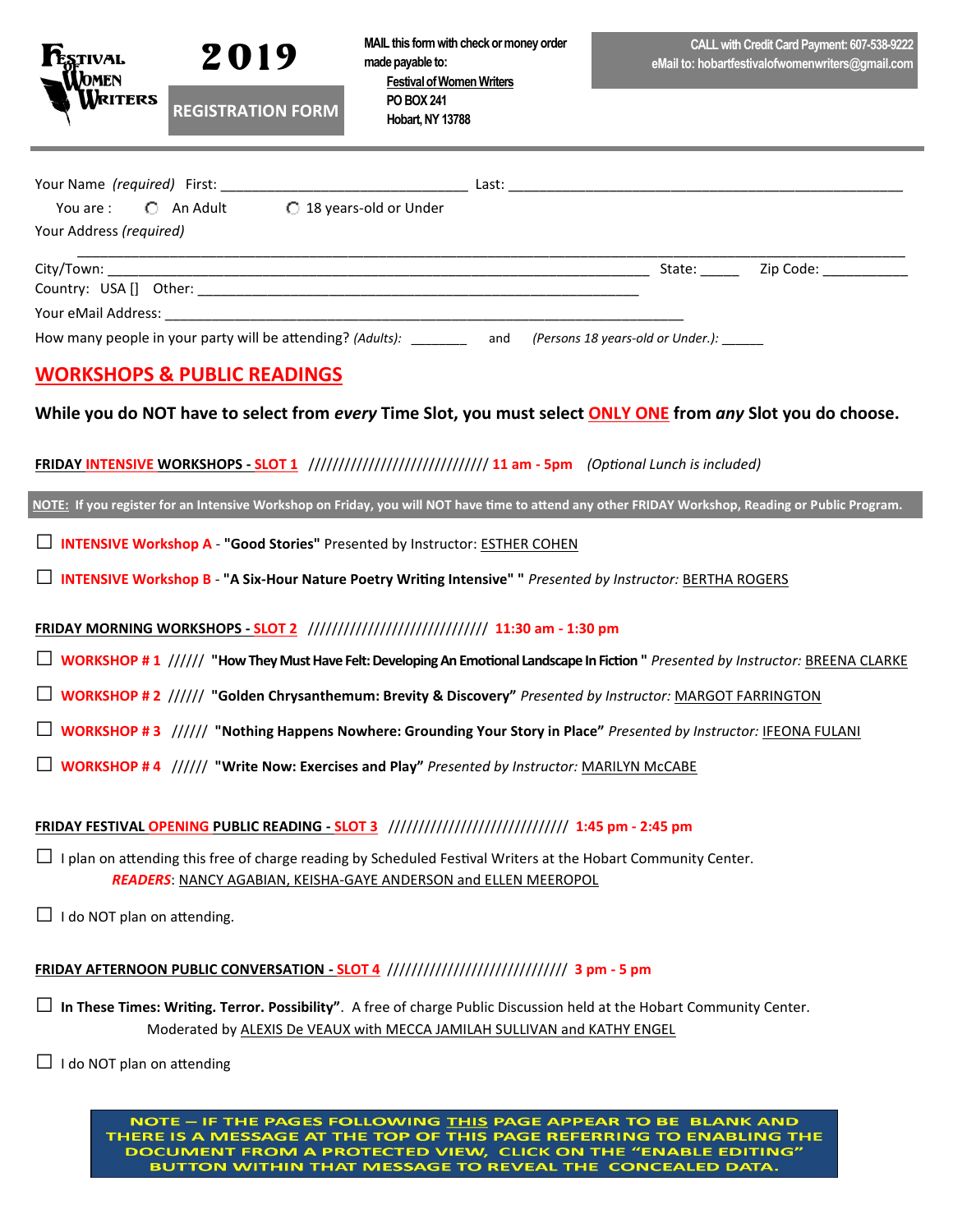## **WORKSHOPS & PUBLIC READINGS** *(continued)*

**While you do NOT have to select from** *every* **Time Slot, you must select ONLY ONE from** *any* **Slot you do choose.**

#### **SATURDAY MORNING WORKSHOPS - SLOT 5** ////////////////////////////// **9:30 am - 11:30 pm**

- □ **WORKSHOP # 5** ////// **"LEAPING Poetry"** *Presented by Instructor:* DIANE GILLIAM
- □ **WORKSHOP # 6** ////// **"Revision: Re-seeing and Re-writing"** *Presented by Instructor:* GINNAH HOWARD
- □ **WORKSHOP # 7** ////// **"How To Bloom: Creating, Presenting and Sustaining a Women Writers' Salon"** *Presented by Instructor:* JP HOWARD
- □ **WORKSHOP # 8** ////// **""Going Deep With Micro Memoir"** *Presented by Instructor:* LINDA LOWEN

#### **SATURDAY AFTERNOON PUBLIC READING - SLOT 6** ////////////////////////////// **1:45 pm - 2:45 pm**

 $\Box$  I plan on attending this free of charge reading by Scheduled Festival Writers at the Hobart Community Center. *READERS*: IFEONA FULANI, DIANE GILLIAM, BERTHA ROGERS and MARILYN McCABE

 $\Box$  I do NOT plan on attending

#### **SATURDAY AFTERNOON WORKSHOPS - SLOT 7** ////////////////////////////// **1:45 am - 3:45 pm**

- □ **WORKSHOP # 9** ////// **"Inventing The 'I': Crafting A Powerful First Person Voice"** *Presented by Instructor:* MARYA HORNBACHER
- □ **WORKSHOP # 10** ////// **"In It For The Long Haul: Writing The Novel"** *Presented by Instructor:* ELLEN MEEROPOL
- □ **WORKSHOP # 11** ////// **"Rag & Riff: The Poetics of the Quilt"** presented by: *Presented by Instructor:* YOLANDA WISHER

#### **SATURDAY AFTERNOON PUBLIC FLASH READING - SLOT 8** //////////////////// **4:00 pm - 5:00 pm**

 $\Box$  I plan on attending this free of charge reading by Scheduled Festival Writers in the Book Village held at the Hobart Community Center.

 $\Box$  I do NOT plan on attending

**Registration Form continues on Page 3.**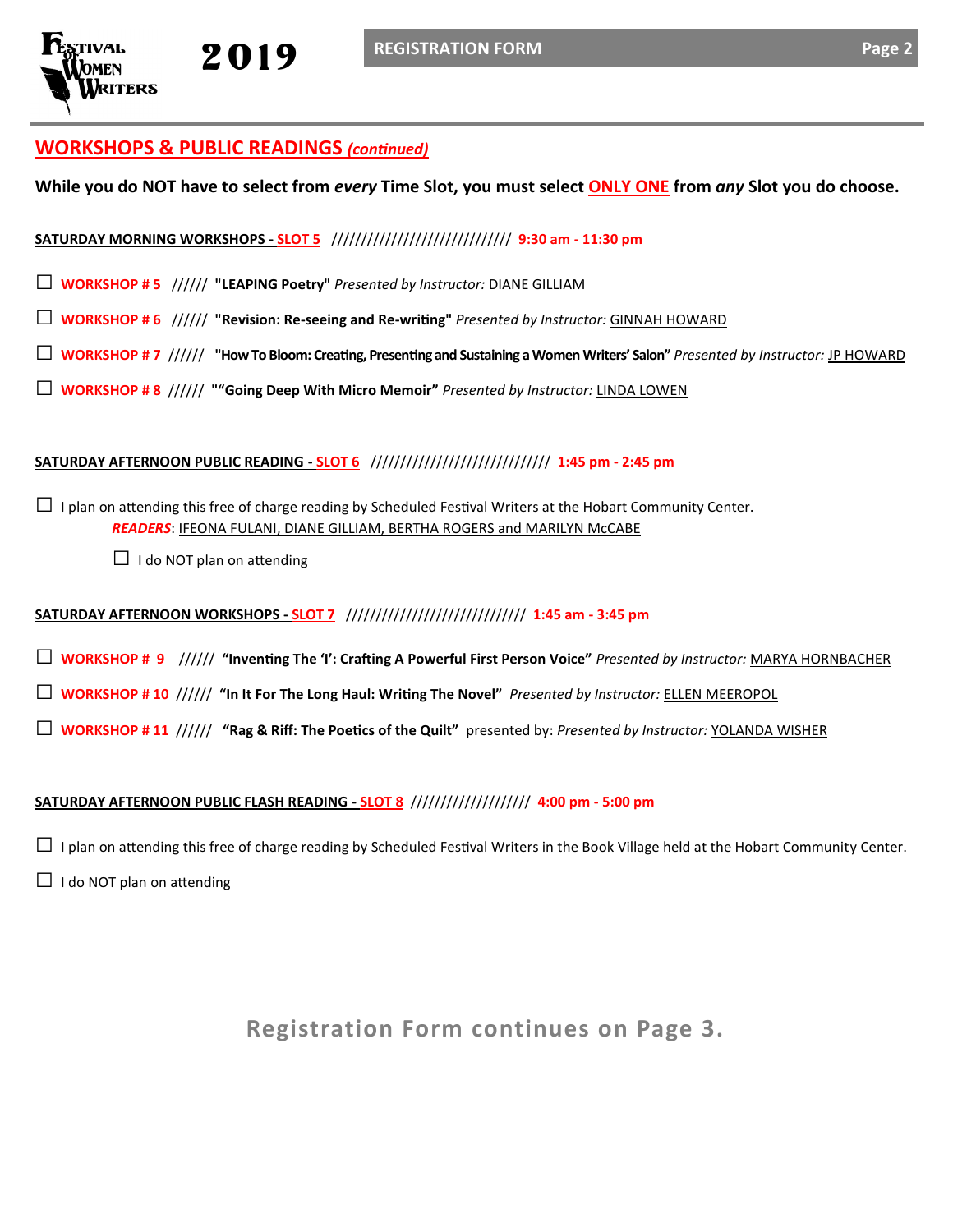

## **WORKSHOPS & PUBLIC READINGS** *(continued)*

**While you do NOT have to select from** *every* **Time Slot, you must select ONLY ONE from** *any* **Slot you do choose.**

#### **SUNDAY MORNING WORKSHOPS - SLOT 9** ////////////////////////////// **9:30 am - 11:30 pm**

- □ **WORKSHOP # 12** ////// **"Writing Lyrics: Image, Emotion, and Justice"** *Presented by Instructor* NANCY AGABIAN
- □ **WORKSHOP # 13** ////// **"Write Yourself In: Being and Becoming Through Speculative Fiction"** *Presented by Instructor* KEISHA-GAYE ANDERSON
- □ **WORKSHOP # 14** ////// **"Celebrating Wisdomkeepers"** *Presented by Instructor* DAHLMA LLANOS-FIGUEROA
- □ **WORKSHOP # 15** ////// **"Wild Women On The Road"** *Presented by Instructor* STEPHANIE NIKOLOPOULOS

#### **SUNDAY FESTIVAL CLOSING PUBLIC READING - SLOT 10** ////////////////////////////// **12:45 pm - 1:45 pm**

- $\Box$  I plan on attending this free of charge reading by Scheduled Festival Writers at the Hobart Community Center. *READERS*: MARGOT FARRINGTON, MARYA HORNBACHER and YOLANDA WISHER
- $\Box$  I do NOT plan on attending

**Registration Form continues on Page 4.**